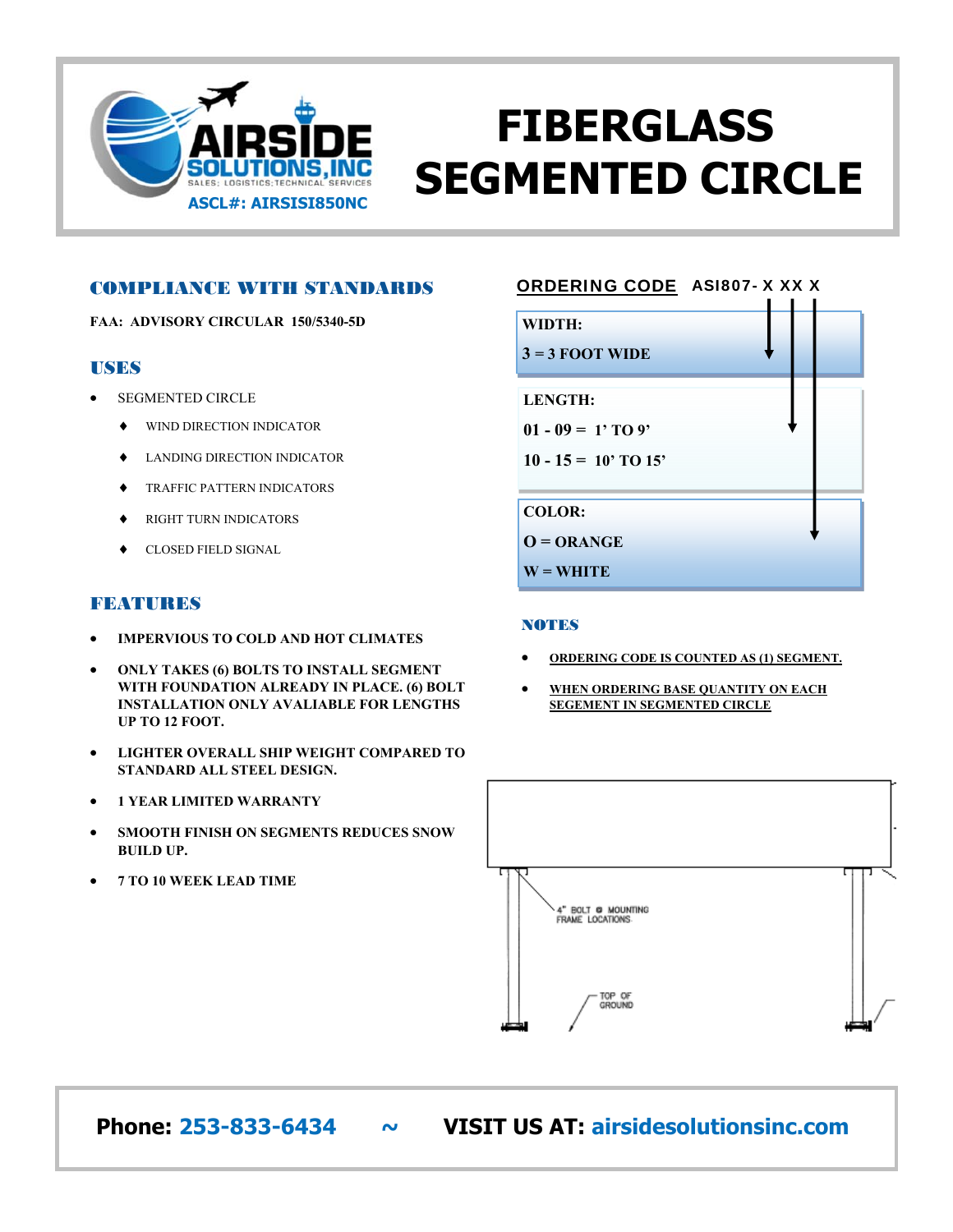# **GENERAL NOTES:**

1. EACH FIBERGLASS SEGMENT WILL HAVE HIGH GLOSS POWDER COAT OF EITHER INTERNATIONAL ORANGE OR WHITE.

2. ALL FRAMEWORK IS GALVANIZED. ALL WELDS AND HOLES IN STEEL IS TO BE PROTECTED WITH COLD GALVANIZING PAINT.

3. FIBERGLASS SEGMENT ATTACHES TO STEEL FRAMEWORK WITH (1)  $\frac{3}{8}$ " X 1" STAINLESS STEEL BOLT PER DETAIL "PLAN VIEW".

4. MEETS ALL REQUIREMENTS OF FAA CIRCULAR 150/5340-5D FOR SEGMENTED CIRCLES.



| CLIENT INFO                                                                          |                                                                                                       |  |
|--------------------------------------------------------------------------------------|-------------------------------------------------------------------------------------------------------|--|
| DETAIL INFO                                                                          | <b>ATAGSMISTER</b><br>03/02/2018<br>FSC-001<br><b>DETAIL NO</b><br><b>DRAFTER</b><br>REVISION<br>DATE |  |
| <b>MENTED CIRCLE</b><br>FABRICATION DRAWING<br>FIBERGLASS SEGN<br><b>DETAIL NAME</b> |                                                                                                       |  |
|                                                                                      | <b>DOCUMENT SOLUTIONS</b><br>$\mathbf{A}$<br><b>1779</b>                                              |  |